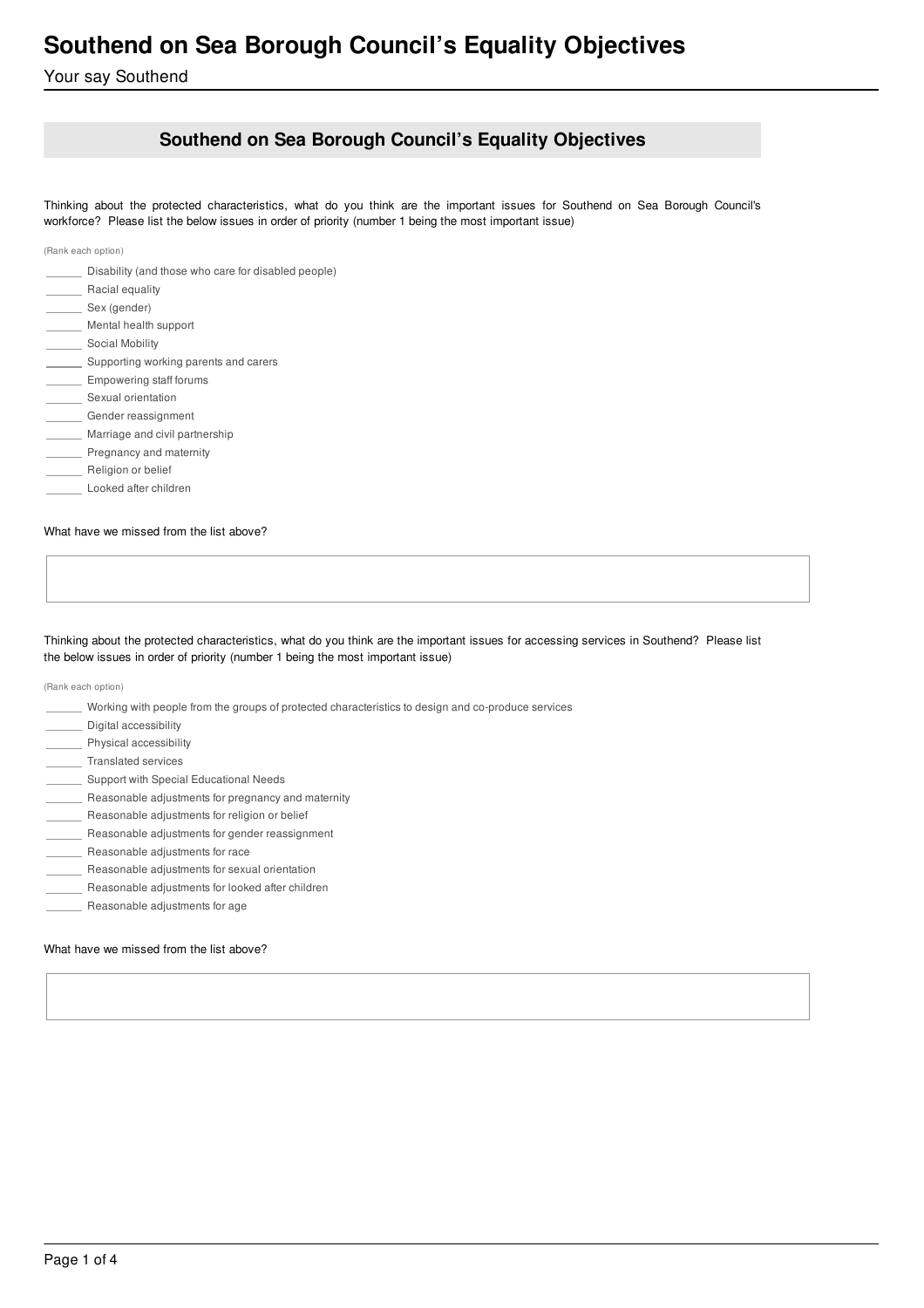## Your say Southend

Thinking about the protected characteristics, what do you think are the important issues for a cohesive community in Southend? Please list the below issues in order of priority (number 1 being the most important issue)

(Rank each option)

| Celebrating diversity (e.g. Black History Month, Pride, Holocaust Memorial Day) |
|---------------------------------------------------------------------------------|
| Hate Crime support                                                              |
| Youth support services & activities                                             |
| Older people in the community activity and awareness raising                    |
| Addressing COVID-19 inequalities                                                |
| Faith and religion cohesion activity and awareness raising                      |
| LGBTQI+ support activity and awareness raising                                  |
| Initiatives that oppose violence against women and girls                        |
| Racial equality community activities and awareness raising                      |
| Equality, diversity & inclusion education for children                          |
| Disability and carers support activity and awareness raising                    |
| Pregnancy and maternity activity and awareness raising                          |
| Looked after children activity and awareness raising                            |

#### What have we missed from the list above?

The Council works with many partners to deliver services and improve outcomes for residents, business and visitors. How can the Council generate better equality, diversity and inclusion outcomes, through its work with partners?

What else would you like to tell us?

Are you a Southend on Sea Borough Council employee?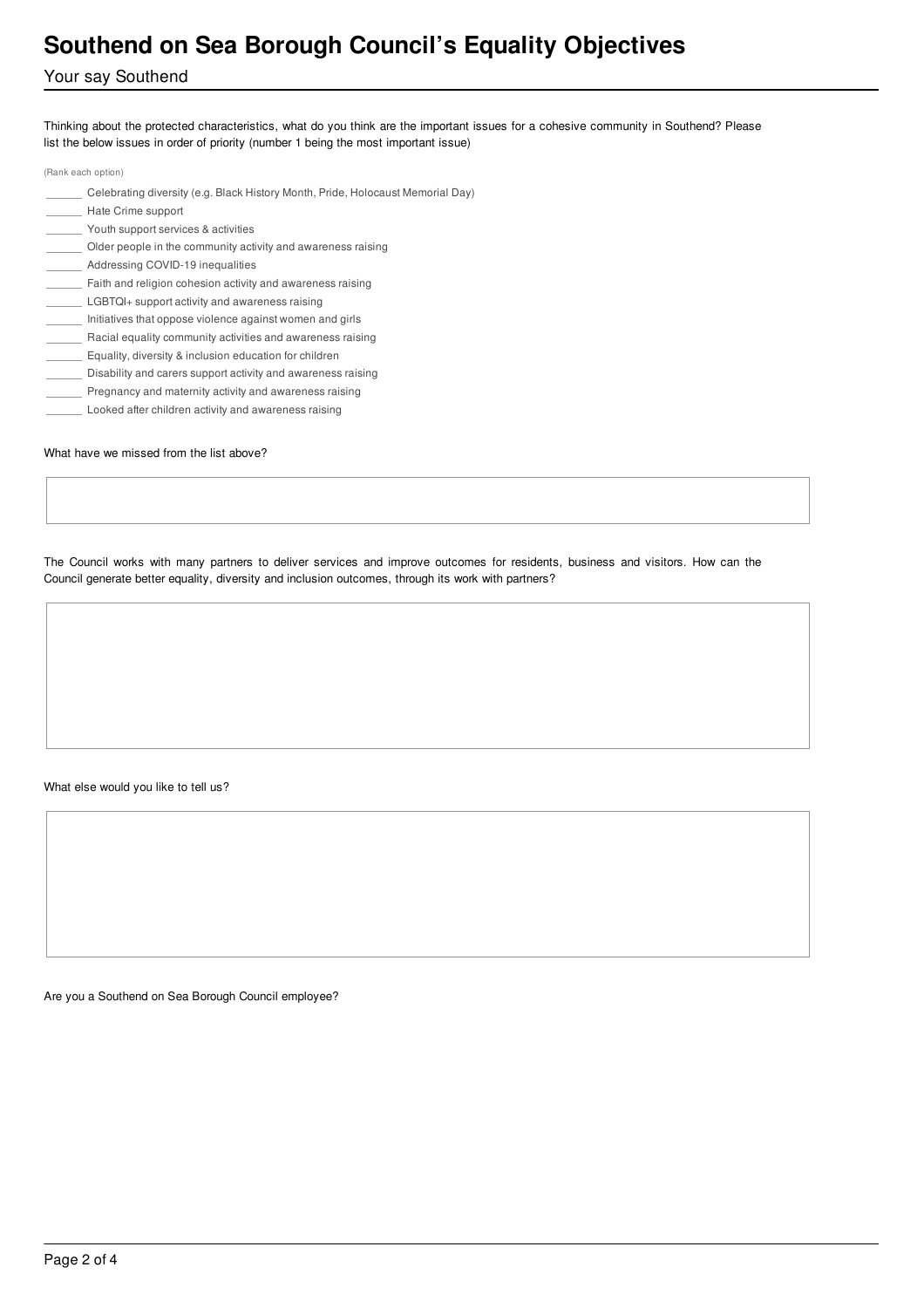Your say Southend

(Choose any one option) (Required)

Yes  $\Box$  No

## **About You?**

These questions will help us check we have reached a representative section of society and help us identify inequalities. The information you provide is kept anonymous and will not be used to identify any individual.

### Year of Birth

#### **Gender**

(Choose any one option)

- $\Box$  Male
- $\Box$  Female
- $\Box$  Prefer to self describe
- $\Box$  Prefer not to say

Answer this question only if you have chosen Prefer to self describe for Gender

### Please describe

#### What is your sexual orientation?

(Choose any one option)

- Bisexual
- Gay/Lesbian
- Heterosexual/Straight
- □ Other
- Prefer not to say

#### What is your ethnic group?

(Choose any one option)

- White: English / Welsh / Scottish / Northern Irish / British
- White: Irish
- White: Eastern European
- Gypsy or Irish Traveller
- White: any other background
- Mixed / multiple ethnic background: White and Black Caribbean
- Mixed / multiple ethnic background: White and Black African
- Mixed / multiple ethnic background: White and Asian
- Any other mixed / multiple ethnic background
- Asian / Asian British: Indian
- Asian/Asian British: Pakistani
- Asian/Asian British: Bangladeshi
- Asian/Asian British: Chinese
- Any other Asian background
- $\Box$  Black British
- Black: African
- Black: Caribbean
- Any other Black / African / Caribbean background